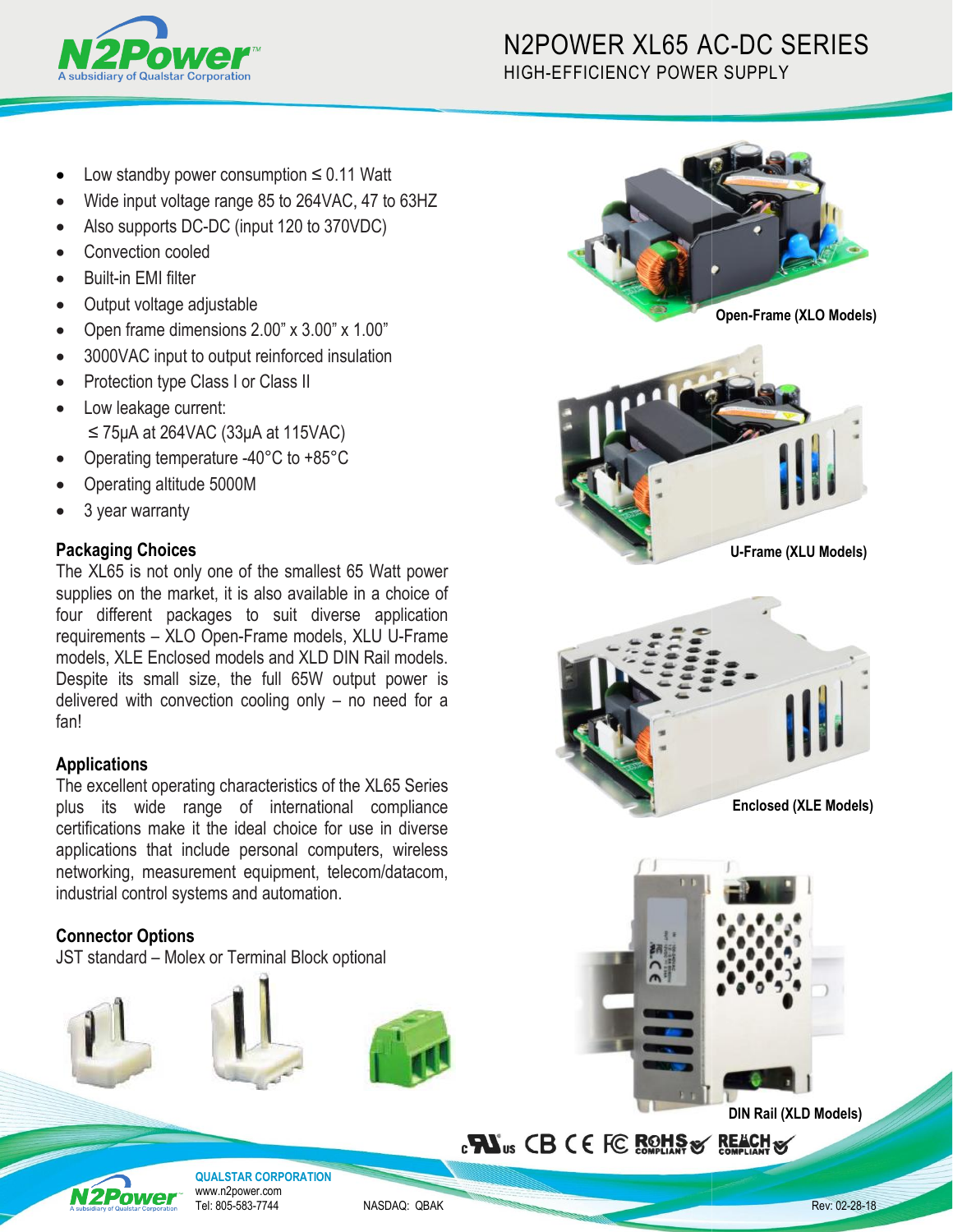

| <b>MODEL</b>                                                                                                           | <b>PART NUMBER</b>                                                                                                   | <b>OUTPUT</b> | <b>VOLTAGE</b> | <b>REGULATION</b><br>$(9/6)$ (4) | <b>MAXIMUM</b><br><b>CURRENT(A)</b> | <b>RIPPLE &amp;</b><br><b>NOISE (P-P)</b> |
|------------------------------------------------------------------------------------------------------------------------|----------------------------------------------------------------------------------------------------------------------|---------------|----------------|----------------------------------|-------------------------------------|-------------------------------------------|
| XLO65-05<br>XLU65-05<br>XLE65-05<br>XLD65-05<br>XLO65-05B<br>XLU65-05B<br>XLE65-05B<br>XLD65-05B                       | 400574-14-3<br>400573-14-3<br>400572-14-3<br>400571-14-3<br>400574-01-1<br>400573-01-1<br>400572-01-1<br>400571-01-1 | <b>VOUT</b>   | 5              | ±0.7                             | 10                                  | 75 mV                                     |
| XLO65-7P5<br>XLU65-7P5<br><b>XLE65-7P5</b><br>XLD65-7P5<br>XLO65-7P5B<br><b>XLU65-7P5B</b><br>XLE65-7P5B<br>XLD65-7P5B | 400574-18-5<br>400573-18-5<br>400572-18-5<br>400571-18-5<br>400574-05-2<br>400573-05-2<br>400572-05-2<br>400571-05-2 | <b>VOUT</b>   | 7.5            | ±0.5                             | 8.67                                | 75 mV                                     |
| XLO65-09<br>XLU65-09<br>XLE65-09<br>XLD65-09<br>XLO65-09B<br>XLU65-09B<br>XLE65-09B<br>XLD65-09B                       | 400574-19-3<br>400573-19-3<br>400572-19-3<br>400571-19-3<br>400574-06-0<br>400573-06-0<br>400572-06-0<br>400571-06-0 | <b>VOUT</b>   | 9              | ±0.5                             | 7.23                                | 75 mV                                     |
| XLO65-12<br>XLU65-12<br>XLE65-12<br>XLD65-12<br>XLO65-12B<br>XLU65-12B<br>XLE65-12B<br>XLD65-12B                       | 400574-15-1<br>400573-15-1<br>400572-15-1<br>400571-15-1<br>400574-02-9<br>400573-02-9<br>400572-02-9<br>400571-02-9 | <b>VOUT</b>   | 12             | ±0.5                             | 5.42                                | 75 mV                                     |
| XLO65-15<br>XLU65-15<br>XLE65-15<br>XLD65-15<br>XLO65-15B<br>XLU65-15B<br>XLE65-15B<br><b>XLD65-15B</b>                | 400574-20-1<br>400573-20-1<br>400572-20-1<br>400571-20-1<br>400574-07-8<br>400573-07-8<br>400572-07-8<br>400571-07-8 | <b>VOUT</b>   | 15             | ±0.5                             | 4.34                                | 75 mV                                     |
| XLO65-18<br>XLU65-18<br>XLE65-18<br>XLD65-18<br>XLO65-18B<br><b>XLU65-18B</b><br><b>XLE65-18B</b><br><b>XLD65-18B</b>  | 400574-16-9<br>400573-16-9<br>400572-16-9<br>400571-16-9<br>400574-03-7<br>400573-03-7<br>400572-03-7<br>400571-03-7 | <b>VOUT</b>   | 18             | ±0.5                             | 3.62                                | 75 mV                                     |
| XLO65-24<br>XLU65-24<br>XLE65-24<br>XLD65-24<br>XLO65-24B<br>XLU65-24B<br><b>XLE65-24B</b><br><b>XLD65-24B</b>         | 400574-21-9<br>400573-21-9<br>400572-21-9<br>400571-21-9<br>400574-08-6<br>400573-08-6<br>400572-08-6<br>400571-08-6 | <b>Vout</b>   | 24             | ±0.5                             | 2.71                                | 75 mV                                     |

| <b>INPUT SPECIFICATIONS</b>                                                                                                                                                                                                                                                                                                                                                                                                                                                                |                                              |  |  |  |
|--------------------------------------------------------------------------------------------------------------------------------------------------------------------------------------------------------------------------------------------------------------------------------------------------------------------------------------------------------------------------------------------------------------------------------------------------------------------------------------------|----------------------------------------------|--|--|--|
| Nominal Input Voltage:                                                                                                                                                                                                                                                                                                                                                                                                                                                                     | 85 – 264 VAC                                 |  |  |  |
| Input Frequency Range:                                                                                                                                                                                                                                                                                                                                                                                                                                                                     | 120 - 370 VDC<br>$47 - 63$ Hz                |  |  |  |
|                                                                                                                                                                                                                                                                                                                                                                                                                                                                                            | 1.6 A @ 100 VAC                              |  |  |  |
| Input Current:                                                                                                                                                                                                                                                                                                                                                                                                                                                                             | 0.9 A @ 240 VAC                              |  |  |  |
| Input Protection:                                                                                                                                                                                                                                                                                                                                                                                                                                                                          | 15 A / 250 VAC fuse                          |  |  |  |
| Safety Isolation:                                                                                                                                                                                                                                                                                                                                                                                                                                                                          | 3000 VAC in to out<br>2500 VAC in to ground  |  |  |  |
| Inrush Current:                                                                                                                                                                                                                                                                                                                                                                                                                                                                            | 60 A @ 230 VAC, 25°C                         |  |  |  |
| Leakage Current:                                                                                                                                                                                                                                                                                                                                                                                                                                                                           | 75 µA @ 264 VAC<br>33 µA @ 115 VAC           |  |  |  |
| <b>OUTPUT SPECIFICATIONS</b>                                                                                                                                                                                                                                                                                                                                                                                                                                                               |                                              |  |  |  |
| <b>Total Output:</b>                                                                                                                                                                                                                                                                                                                                                                                                                                                                       | 65 W                                         |  |  |  |
| Output Voltages:                                                                                                                                                                                                                                                                                                                                                                                                                                                                           | 5 V to 53 V                                  |  |  |  |
| Voltage adjustability                                                                                                                                                                                                                                                                                                                                                                                                                                                                      | $±10\%$                                      |  |  |  |
| Voltage Tolerance (2)                                                                                                                                                                                                                                                                                                                                                                                                                                                                      | ±1.0%                                        |  |  |  |
| Line Regulation (3)                                                                                                                                                                                                                                                                                                                                                                                                                                                                        | $±0.2\%$ <sup>(2)</sup>                      |  |  |  |
| Setup / Rise Time (5)                                                                                                                                                                                                                                                                                                                                                                                                                                                                      | 1 sec / 20ms, at full load                   |  |  |  |
| Hold-up Time:                                                                                                                                                                                                                                                                                                                                                                                                                                                                              | Minimum 16 ms<br>at 115 VAC, full load       |  |  |  |
| Efficiency:                                                                                                                                                                                                                                                                                                                                                                                                                                                                                | Up to 93.5%                                  |  |  |  |
| Minimum Load:                                                                                                                                                                                                                                                                                                                                                                                                                                                                              | No load                                      |  |  |  |
| Over / Under Shoot:                                                                                                                                                                                                                                                                                                                                                                                                                                                                        | Max 1% at turn-on                            |  |  |  |
| <b>PROTECTION</b>                                                                                                                                                                                                                                                                                                                                                                                                                                                                          |                                              |  |  |  |
| Overvoltage Protection:                                                                                                                                                                                                                                                                                                                                                                                                                                                                    | Latch mode at<br>125 - 140% of Vout          |  |  |  |
| Overload Protection:                                                                                                                                                                                                                                                                                                                                                                                                                                                                       | Hiccup mode at<br>145% of lout rated         |  |  |  |
| <b>Short Circuit Protection:</b>                                                                                                                                                                                                                                                                                                                                                                                                                                                           | Continuous protection,<br>with auto recovery |  |  |  |
| <b>Isolation Resistance</b>                                                                                                                                                                                                                                                                                                                                                                                                                                                                | 500 VDC @ 0.1 GΩ                             |  |  |  |
| <b>ENVIRONMENTAL SPECIFICATIONS</b>                                                                                                                                                                                                                                                                                                                                                                                                                                                        |                                              |  |  |  |
| Operating Temperature:                                                                                                                                                                                                                                                                                                                                                                                                                                                                     | $-40$ to $+85^{\circ}$ C                     |  |  |  |
| Storage Temperature:                                                                                                                                                                                                                                                                                                                                                                                                                                                                       | $-40$ to $+85^{\circ}$ C                     |  |  |  |
| Operating altitude:                                                                                                                                                                                                                                                                                                                                                                                                                                                                        | 5000 m                                       |  |  |  |
| <b>Convection Cooling:</b>                                                                                                                                                                                                                                                                                                                                                                                                                                                                 | 65W                                          |  |  |  |
| Relative Humidity:                                                                                                                                                                                                                                                                                                                                                                                                                                                                         | 5% to 95% (non-cond.)                        |  |  |  |
| MTBF (full load at 25°C):                                                                                                                                                                                                                                                                                                                                                                                                                                                                  | 1,494,000 hours                              |  |  |  |
| Notes<br>(1) All specifications valid at normal input voltage, full load<br>and +25°C after warm-up time, unless otherwise stated.<br>(2) Tolerance includes setup time tolerance, line regulation<br>and load regulation.<br>(3) Line regulation is measured from low line to high line at<br>rated load.<br>(4) Load regulation is measured from 0% to 100% rated load.<br>(5) Length of setup time is measured at first cold start.<br>Turning ON/OFF the power supply continuously may |                                              |  |  |  |

#### **Notes**

**PN**us CB CE FC ROHS & REACH &

(4) Load regulation is measured from 0% to 100% rated load. (5) Length of setup time is measured at first cold start. Turning ON/OFF the power supply continuously may increase the setup time.

*Continued on next page...*



**QUALSTAR CORPORATION** www.n2power.com Tel: 805-583-7744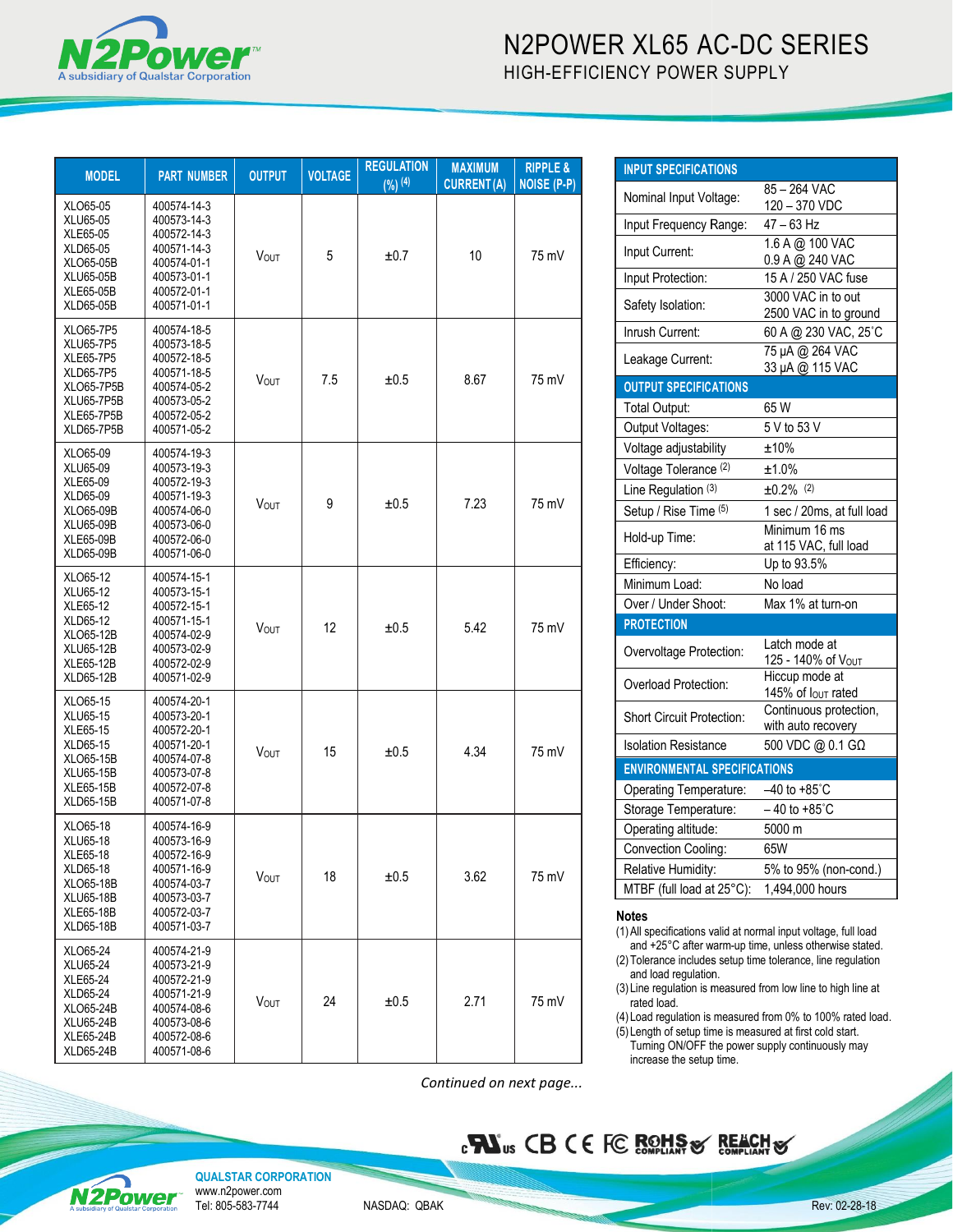

| <b>MODEL</b>                                                                                                                               | <b>PART NUMBER</b>                                                                                                   | <b>OUTPUT</b> | <b>VOLTAGE</b> | <b>REGULATION</b><br>(%) <sup>(4)</sup> | <b>MAXIMUM</b><br><b>CURRENT(A)</b> | <b>RIPPLE &amp;</b><br><b>NOISE (P-P)</b> |
|--------------------------------------------------------------------------------------------------------------------------------------------|----------------------------------------------------------------------------------------------------------------------|---------------|----------------|-----------------------------------------|-------------------------------------|-------------------------------------------|
| XLO65-28<br>XLU65-28<br>XLE65-28<br>XLD65-28<br>XLO65-28B<br><b>XLU65-28B</b><br><b>XLE65-28B</b><br><b>XLD65-28B</b>                      | 400574-22-7<br>400573-22-7<br>400572-22-7<br>400571-22-7<br>400574-09-4<br>400573-09-4<br>400572-09-4<br>400571-09-4 | <b>VOUT</b>   | 28             | ±0.5                                    | 2.33                                | 75 mV                                     |
| XLO65-36<br>XLU65-36<br>XLE65-36<br>XLD65-36<br>XLO65-36B<br><b>XLU65-36B</b><br>XLE65-36B<br>XLD65-36B                                    | 400574-24-2<br>400573-24-2<br>400572-24-2<br>400571-24-2<br>400574-11-0<br>400573-11-0<br>400572-11-0<br>400571-11-0 | <b>VOUT</b>   | 36             | ±0.5                                    | 1.81                                | 75 mV                                     |
| XLO65-48<br><b>XLU65-48</b><br>XLE65-48<br><b>XLD65-48</b><br><b>XLO65-48B</b><br><b>XLU65-48B</b><br><b>XLE65-48B</b><br><b>XLD65-48B</b> | 400574-25-0<br>400573-25-0<br>400572-25-0<br>400571-25-0<br>400574-12-8<br>400573-12-8<br>400572-12-8<br>400571-12-8 | <b>VOUT</b>   | 48             | ±0.5                                    | 1.36                                | 150 mV                                    |
| XLO65-53<br>XLU65-53<br>XLE65-53<br>XLD65-53<br>XLO65-53B<br><b>XLU65-53B</b><br>XLE65-53B<br>XLD65-53B                                    | 400574-26-8<br>400573-26-8<br>400572-26-8<br>400571-26-8<br>400574-13-6<br>400573-13-6<br>400572-13-6<br>400571-13-6 | <b>VOUT</b>   | 53             | ±0.5                                    | 1.24                                | 150 mV                                    |

Model numbers without the suffix 'B' comply with Protection Class I. Those with suffix 'B' comply with Protection Class II.

#### **Compliance \* USA / Canada International Safety:** UL 60950-1 second edition IEC 60950-1

**EMC:** FCC part 15, subpart B<br>
(Radiative, Class A) EN 55032  $(Conductive, Class B)$ 

(Radiative, Class A) EN 55032<br>(Conductive, Class B) (Radiative, Class A) (Conductive, Class B)

\* The power supply is considered a component of the final product in which it is integrated. The final product itself must be tested separately for compliance with all applicable standards.

Every effort has been made to keep the information contained in this document current and accurate as of the date of publication or revision. However, no guarantee is given or implied that the document is error-free or that it is accurate with regard to any specification. N2Power reserves the right to change specifications without notice. Qualstar and the Qualstar logo are registered trademarks of Qualstar Corporation. N2Power and the N2Power logo are trademarks of Qualstar Corporation. All other trademarks are the property of their respective owners.

# **BU**<sub>us</sub> CB CE FC ROHS & REACH &



**QUALSTAR CORPORATION** www.n2power.com Tel: 805-583-7744

NASDAQ: QBAK

a dhe ann ann an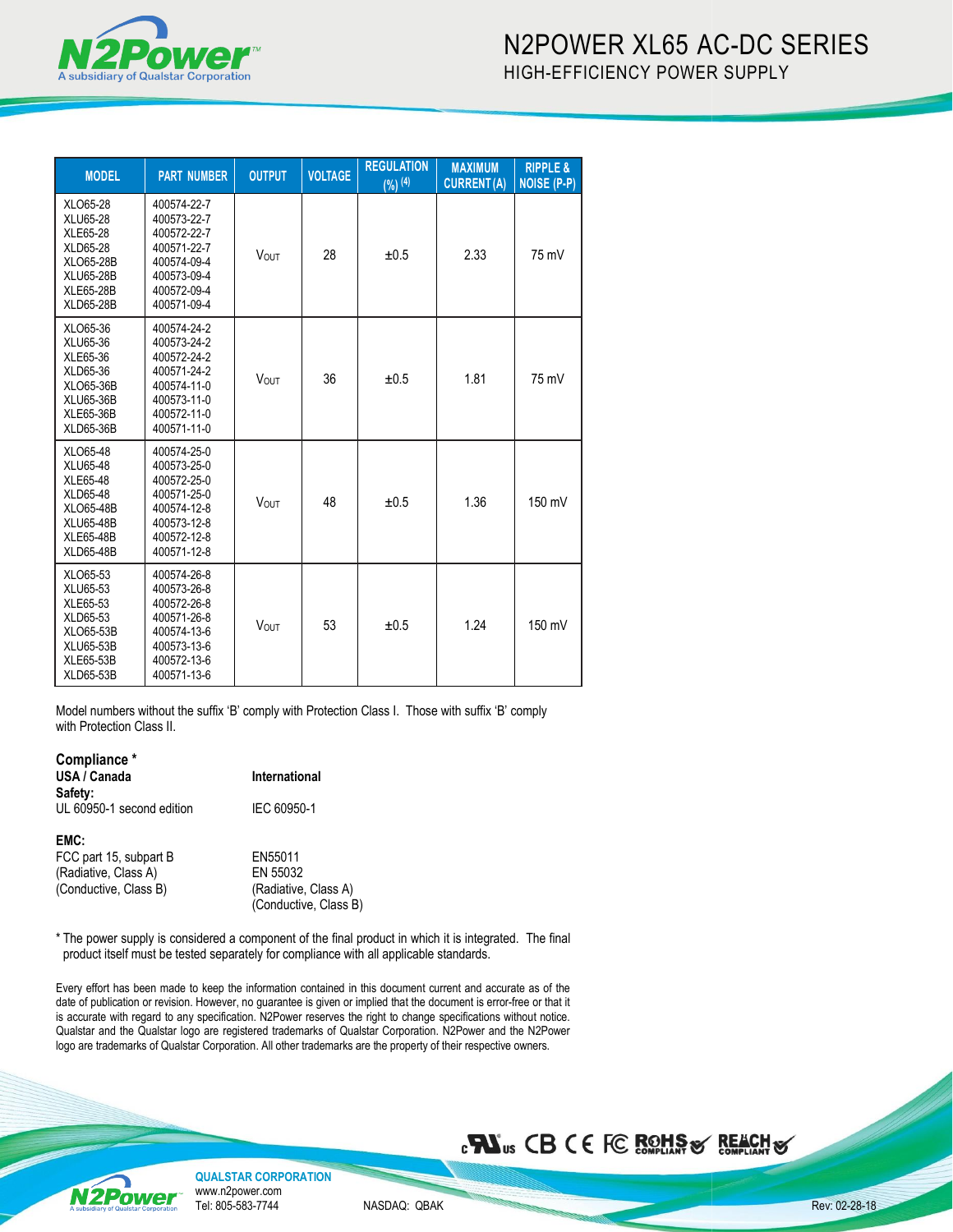

# N2POWER XL65 AC AC-DC SERIES HIGH-EFFICIENCY POWER R SUPPLY

## *OPERATING CHARACTERISTICS*





 **Derating Curve vs. Ambient Temperature 5V / 12V / 36V / 48V / 53V Models**



**Derating Curve vs.** 





**QUALSTAR CORPORATION** www.n2power.com **N2Power** Tel: 805-583-7744